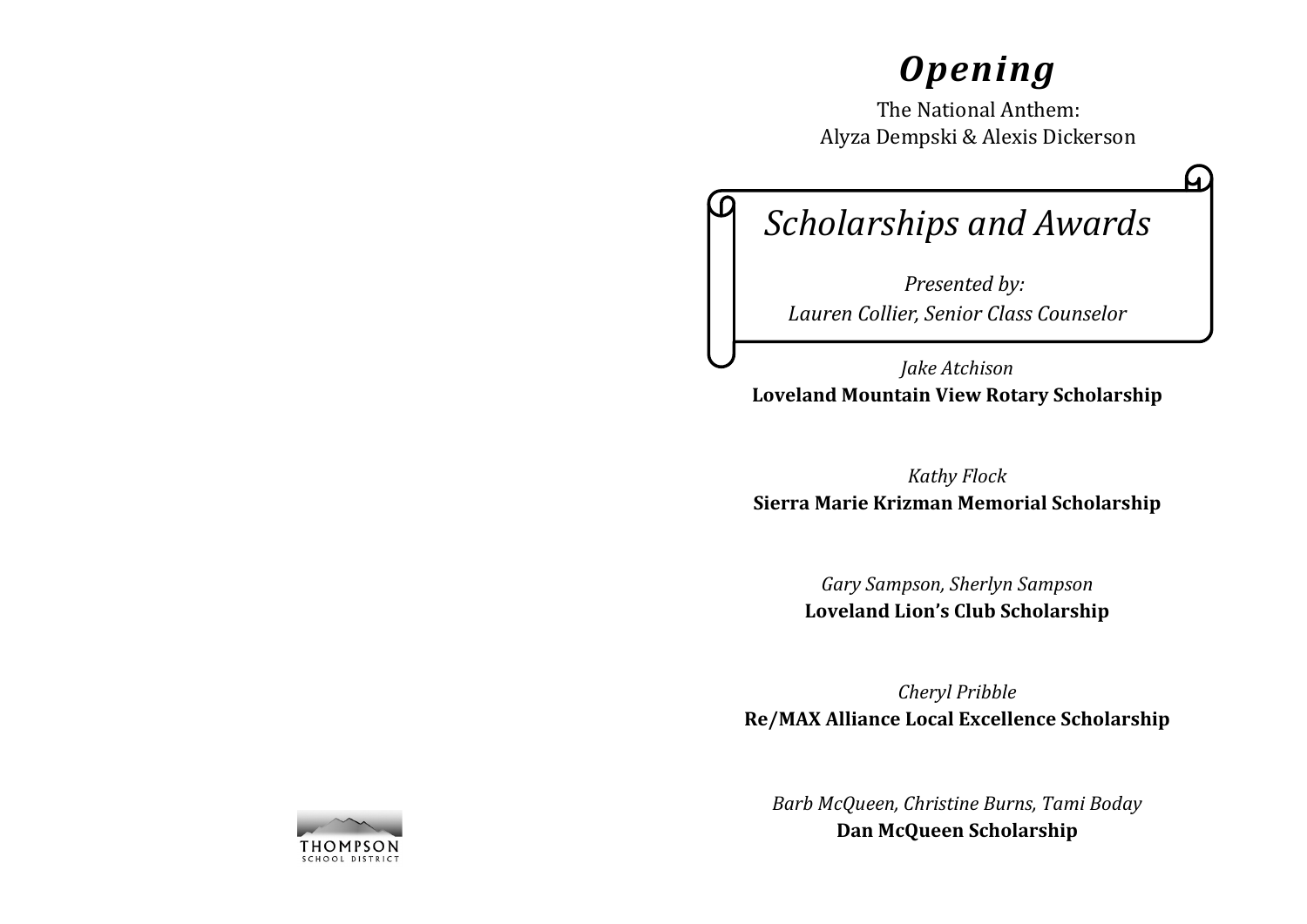*Jay Klagge* **The Ron Linville Social Studies Student of the Year Ron Denning "Spirit of TVHS" Award**

*Tim Sendelbach, Loveland's Fire Chief* **Loveland Rotary Foundation University Scholarship Kaylor CTE Scholarship**

> *Whitney Mitchell, Marcia Davis* **PEO Chapter GU Scholarship**

*Dr. Christopher White, Rotary Club of Loveland* **Rotary Whitenight CTE Scholarship Loveland Rotary Ann & Sathi Bunyan Music Scholarship** 

> *Erich Menzel* **Amos Allard Memorial Scholarship**

*Dan Lutz* **Outstanding Speech and Debate Team Senior Award**



Thompson Valley High School Faculty and Staff would like to thank the presenters who made the impressive effort to attend tonight. Your generosity of time and awards has not gone unnoticed.

> Congratulations to all of our 2022 Award Recipients

> Motto: "It is what it is." Unknown

Song: "22" Taylor Swift Flower: Sunflower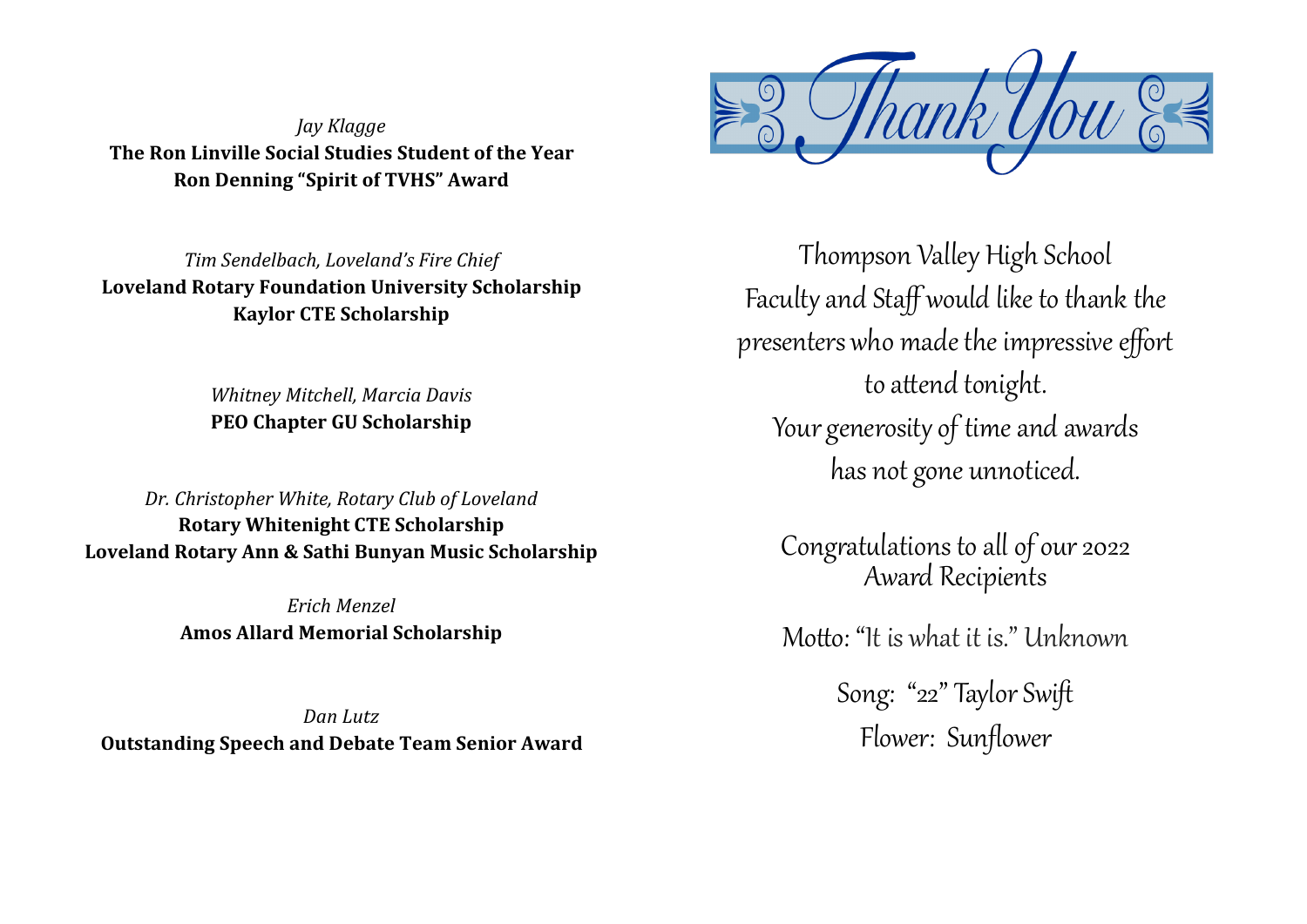# *Academic Awards*

.N

*Presented by: Lauren Collier, Counselor Jaymie Cruickshank, Principal*

# **AP Capstone Diploma Candidate**

Natalia Brizuela-Wahlin, Catherine Schadegg

# **AP Capstone Diploma Scholar**

Kelly Clingan, Jayda Nix

## *2022 Valedictorians*

Taylor Bottoms, Marit Klagge, Mallory Phillips

### *2022 Salutatorians*

Ethan Baldwin, Lauren Lessman, Kevin Leidig, Macy McCauley

**Closing……**Lauren Collier

### *Janice Marchman* **Philo Scholarship**

*Lauren Haug TEF Board President, Sarah Walgast TEF Board of Directors* **B. Scott Olson Memorial Scholarship Follow Your Dream Scholarship Jabaily Community Service Scholarship Loveland Golden K. Kiwanis Foundation Scholarship Mary C. Molloy Scholarship Nick Wiesen Memorial Scholarship Ted & Mabel Thompson Loveland Valentine Scholarship**

> *Shirley Brunelli* **Loveland Elk's Lodge #1051 Scholarship**

> > *Maria Perez, Natasha Frank* **McDonald's Scholarship Award**

*Dr. Marc Schaffer, Thompson School District Superintendent* **Boettcher Foundation Scholarship**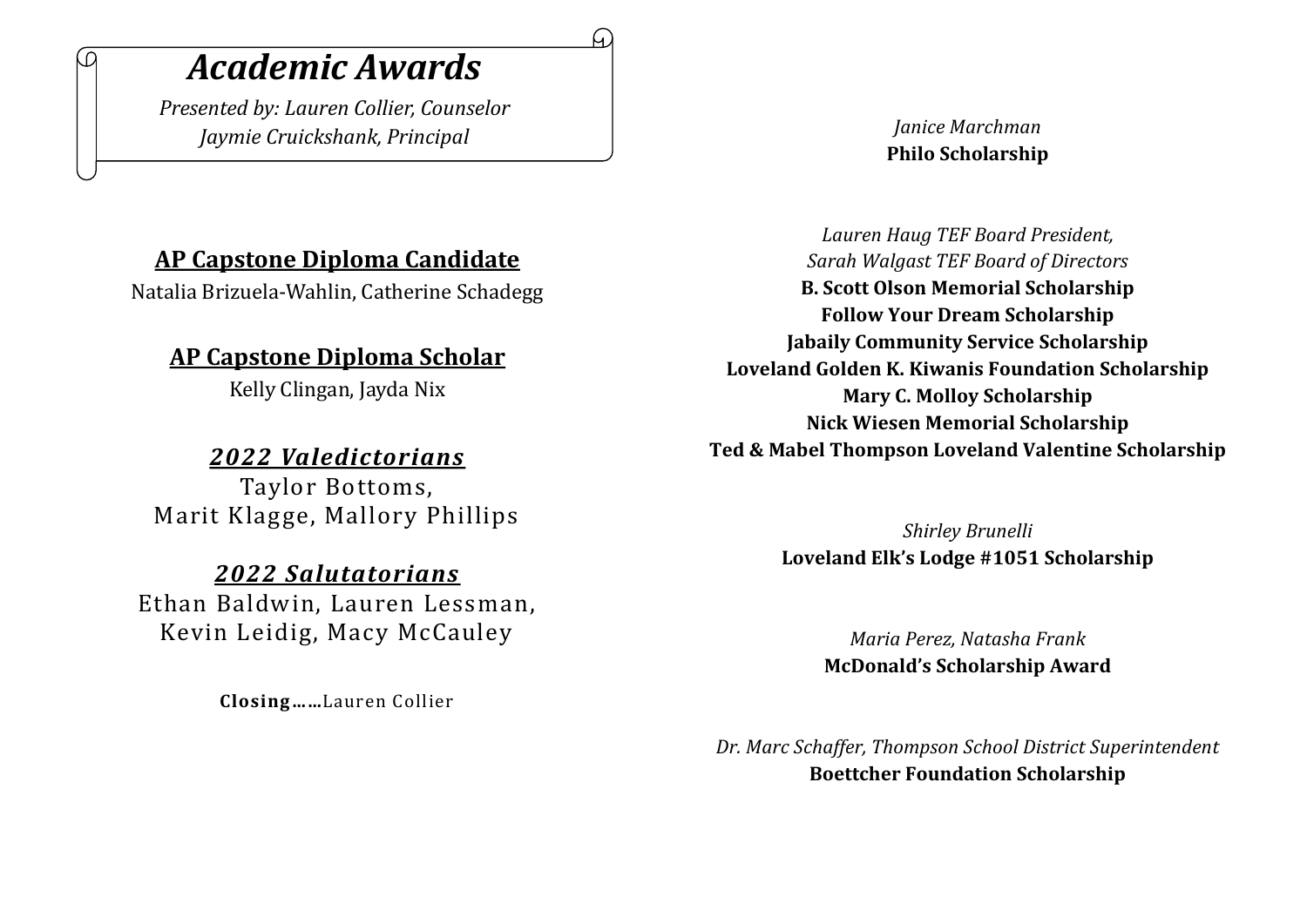# *Scholarships*

*"Class of 2022" Presented by: Lauren Collier, Counselor Jaymie Cruickshank, Principal*

*Jana Anderson-McCracken/Front Range Community College*  The Loveland Rotary Club Student Achiever Scholarship

*Maddisen Applehans/Aims Community College*

*Adriana Arguello Cisneroz/Aims Community College*

*Delaney Armbruster/University of Colorado Boulder* Elevations Foundation Scholarship University of Colorado Boulder President Horace M. Hale Scholarship University of Montana WUE Scholarship

*Ethan Baldwin/University of Colorado Boulder* University of Colorado Boulder President Horace M. Hale Scholarship

*Lily Barnett/Front Range Community College*

*Megan Bean/Northern Colorado Advanced Aesthetics Academy*

*Lana Berning/Front Range Community College*

*Taylor Bottoms/Western Colorado University* Western Colorado University Menan Foundation Scholarship Western Colorado University Taylor Merit Award

## *Ashley Bradberry/University of Northern Colorado*

University of Northern Colorado Trustee Scholarship Loveland Rotary Ann and Sathi Bunyan Music Scholarship

# *Academic Awards*

₽

*Presented by: Lauren Collier, Counselor Jaymie Cruickshank, Principal*

# **Distinction/Summa Cum Laude**

Maddisen Applehans, Delaney Armbruster, Ethan Baldwin, Lana Berning, Taylor Bottoms, Ashley Bradberry, Oliver Browne, Erika Burton, Ryan Charboneau, Kelly Clingan, Sydni Cook, Benjamin Dwight, Kylie Egan, Gracelynn Farago, Grace Hendrickson, Madilynn Justice, Christian Kellogg, Marit Klagge, Kevin Leidig, Lauren Lessman, Kelli McAleenan, Macy McCauley, Daycia Melaragno, Jonah Micklo, Alexis Mulholland, Jayda Nix, Macie Oberhammer, Emily Owens, Mallory Phillips, Emily Rollins, Logan Seward, Amelia Solt, Shelby Sprague,

Jakob Tucker, Brooke Wagner, Jakobi Wells

# **AP Capstone Seminar & Research Certificate**

Natalia Brizuela-Wahlin, Tyler Lindley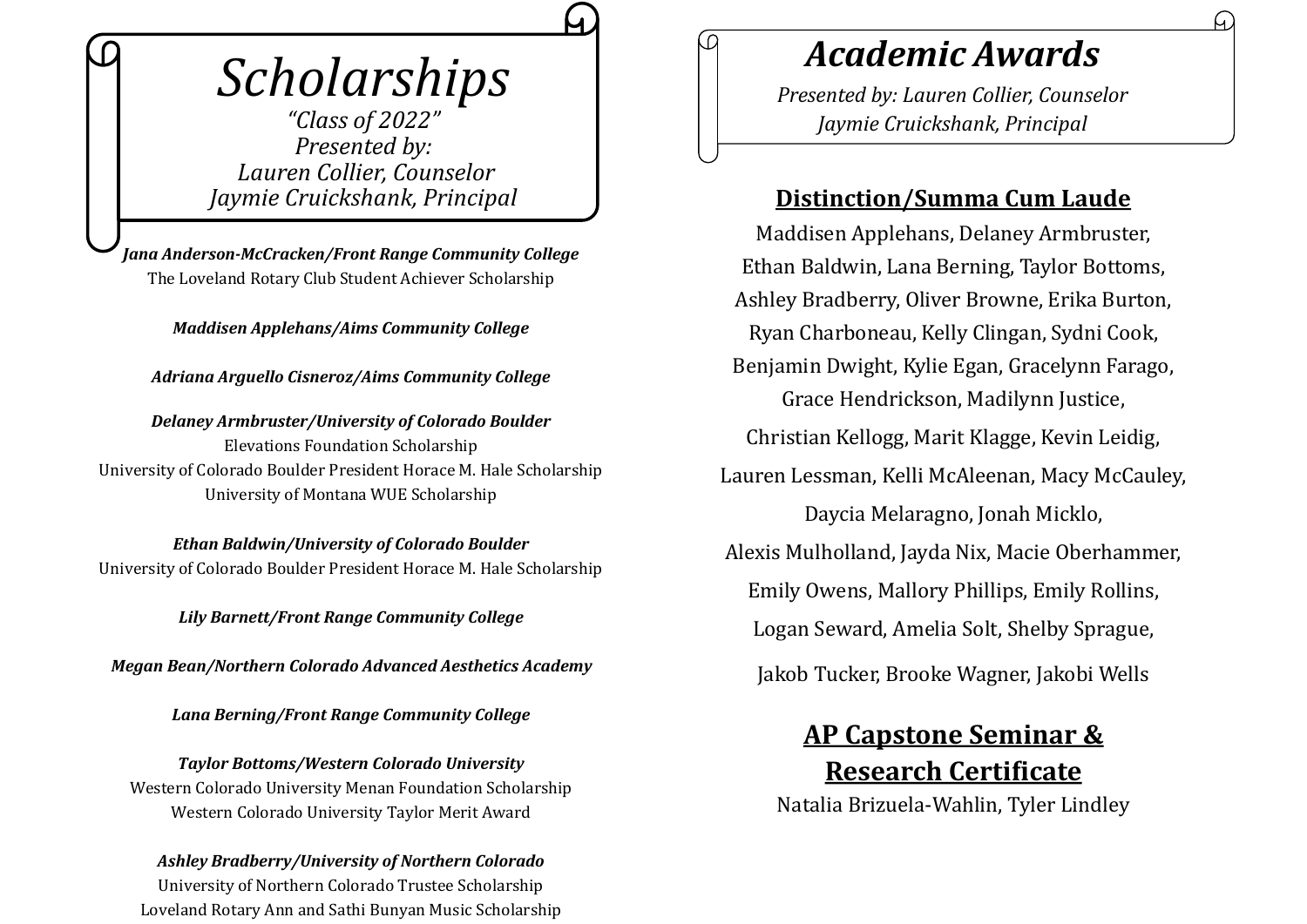# *Academic Awards*

*Presented by: Lauren Collier, Counselor Jaymie Cruickshank, Principal*

## **Cum Laude**

Megan Bean, Carolina Goldsberry, Laura Heitzman, Titus Juergensen, Rachel McAllister

# **Magna Cum Laude**

Abigail Lawrence

# **Distinction/Cum Laude**

Natalia Brizuela-Wahlin, Calvin Faller, Tyler Lindley, Wade McWhorter, Cheyenne Moser, George Smack, Megan Tjaden, Trevor Windisch,

Chloe Wooden

# **Distinction/Magna Cum Laude**

Jana Anderson-McCracken, Justin Brubaker, Tahn Jandai, Mark Pomerleau, Catherine Schadegg, Carson Schmidt, Dominic Vittorio

#### *Natalia Brizuela-Wahlin/Pennsylvania State University*

Pennsylvania State Bunton-Waller Fellowship Washington State University Distinguished WUE Cougar Award Texas A&M University National Recognition Scholarship Texas A&M University Non Residential Competitive Scholarship

#### *Oliver Browne/University of Colorado Boulder*

*Justin Brubaker/University of Colorado Boulder* University of Northern Colorado Presidential Scholarship Mountain View Rotary Club Heroes Among Us Scholarship

*Erika Burton/WyoTech* 2022 TMC/WyoTech Diesel Truck Technician Scholarship

> *Landon Carlson/Aims Community College* PHILO Scholarship

*Ryan Charboneau/Colorado State University* Colorado State University Green and Gold Scholarship

*Kelly Clingan/University of Colorado Boulder* Army ROTC Scholarship Boettcher Foundation Scholarship Furman University Bell Tower Scholarship Chadron State College President's Scholars Award Colorado School of Mines President's Scholarship Colorado State Green and Gold Scholarship Oklahoma State University Out-of-State Achievement Scholarship United States Merchant Marine Academy Appointment United States Military Academy at West Point Appointment University of Minnesota Twin Cities National Scholarship University of Minnesota Twin Cities Presidential Scholarship University of Denver Provost Scholarship University of Colorado Boulder President Joseph A. Sewall Award Colorado Mesa University Distinguished Scholar University of Northern Colorado Trustee Scholarship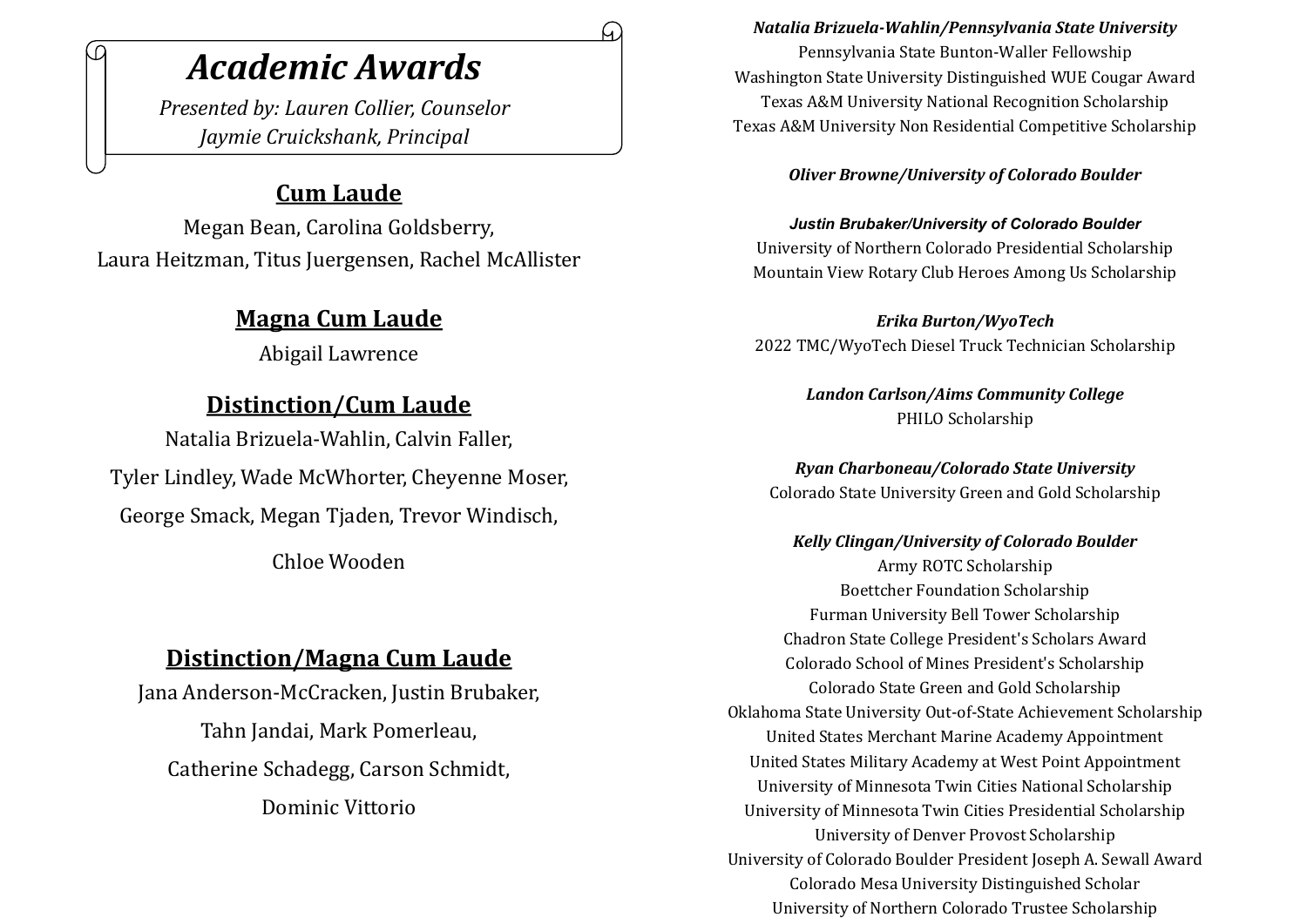#### *Kelly Clingan/University of Colorado Boulder (cont.)*

Rose-Hulman Institute of Technology Merit Scholar University of Oregon Summit Scholarship University of Wyoming Brown and Gold Commitment Scholarship

*Sydni Cook/Northern Arizona University* Northern Arizona University Founders Gold Tuition Scholarship

*Elijah Cordova/University of Northern Colorado* University of Northern Colorado Provost Scholarship University of New Mexico Scholarship

#### *Trinity Dunham/Front Range Community College*

Michigan State University Non-Residence Scholarship Michigan State University Presidential Study Abroad Scholarship ProStart Management Scholarship Kenna Quinn Fund Scholarship

*Jordan Duzenack/McCook Community College*

McCook Community College Athletic Scholarship

*Benjamin Dwight/Hastings College* Hastings College Athletics Management Scholarship

Hastings College Crimson Scholarship Hastings College T-L Irrigation/Thom Business Scholarship Hastings College Trustee Honor Scholarship

*Kylie Egan/University of Northern Colorado* University of Northern Colorado Legacy Scholarship University of Northern Colorado Trustee Scholarship

*Calvin Faller/Aims Community College*

# *Academic Awards*

*Presented by: Lauren Collier, Counselor Jaymie Cruickshank, Principal Seal of Biliteracy Presented by: Amy J. Maheras-López, TVHS Teacher* 

### **Thompson School District Seal of Biliteracy**

Delaney Armbruster, Gracelynn Farago, Emily Gonzales-Samaniego, Jasmine Lee, Cheyenne Moser, Jayda Nix

### **Colorado Seal of Biliteracy**

Taylor Bottoms, Natalia Brizuela-Wahlin, Isaac Garcia, Allison Lares, Macy McCauley, Mallory Phillips, Francisco Quezada-Gonzales, Jennifer Saenz Lucero, Anelly Vences

### **Diploma of Distinction Recipients**

Adriana Arguello Cisneroz, Lily Barnett, Jordan Duzenack, Alec James, Campbell Kujawa-Black, Paige Phelps, Douglas Porter, Connor Roehrich, Kiersten Severson, Nolan Stoddart, Holden Wierema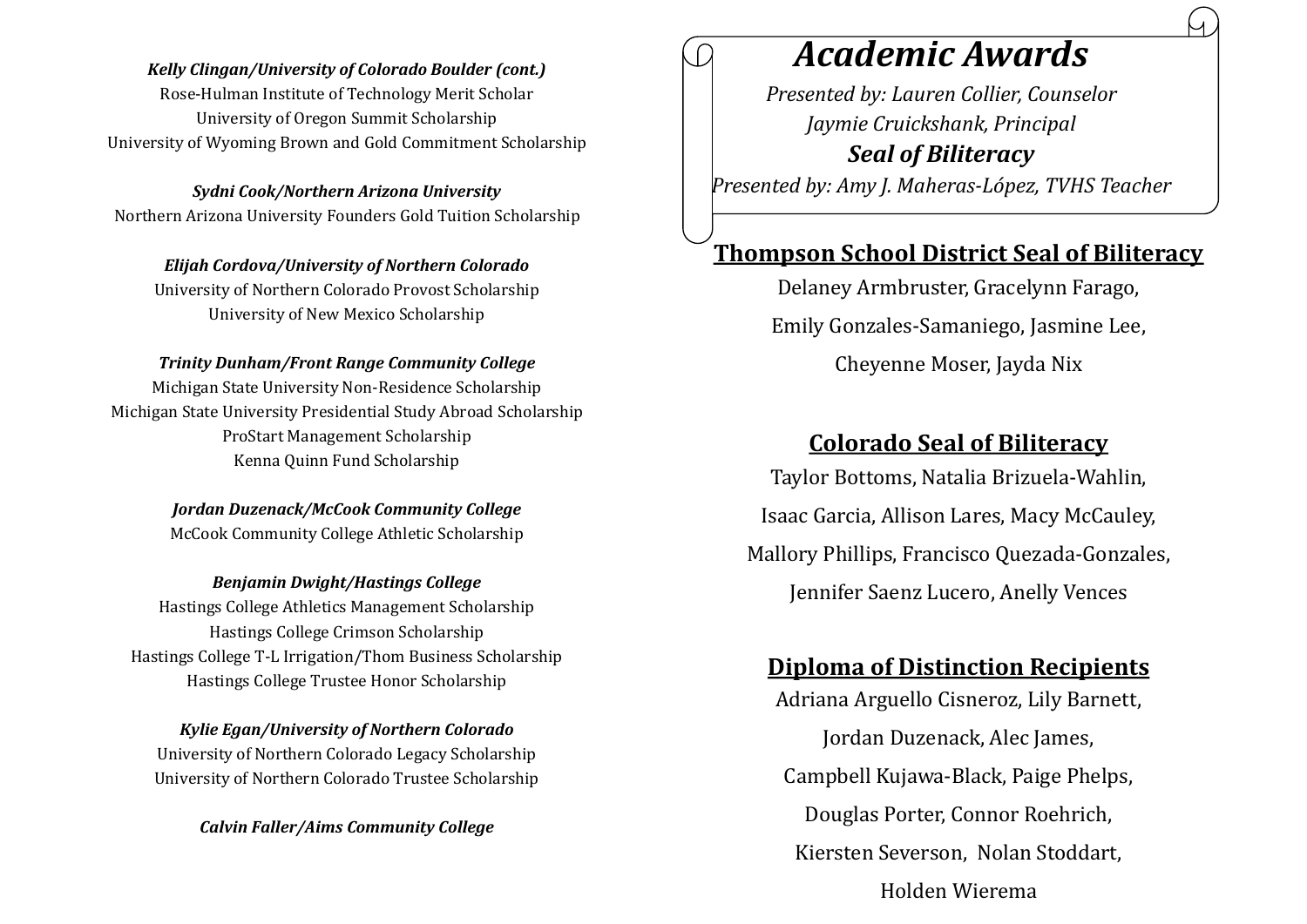#### *Trevor Windisch/San Diego State University*

#### *Chloe Wooden/Colorado Mesa University*

Colorado Mesa University Academic Scholarship Colorado Mesa University Athletic Scholarship Hastings College Academic Scholarship Hastings College Athletic Scholarship

#### *Gracelynn Farago/Colorado State University*

Colorado State University Green and Gold Scholarship Colorado FFA Foundation Scholarship Kenna Quinn Fund Scholarship Ashlie Doolittle Memorial Scholarship

#### *Scott Firestone/Colorado Christian University*

Colorado Christian University Honors Scholarship Colorado Christian University Preferred Admits Scholarship Colorado Christian University Beckman Scholarship

*Isaac Garcia/Front Range Community College*

*Carolina Goldsberry/Brigham Young University-Idaho*

*Emily Gonzales-Samaniego/Aims Community College*

#### *Kaitlin Healy/Auguste Escoffier School of Culinary Arts* Young Escoffier High School Virtual Culinary Competition Scholarship

#### *Laura Heitzman/Front Range Community College*

*Grace Hendrickson/Adams State University* Adams State University President's Merit Scholarship Adams State University Softball T & F Scholarship

*Alec James/Colorado State University*

#### *Tahn Jandai/University of Colorado Boulder*

University of Colorado Boulder President Horace M. Hale Scholarship Arizona State University New American University - Provost's Award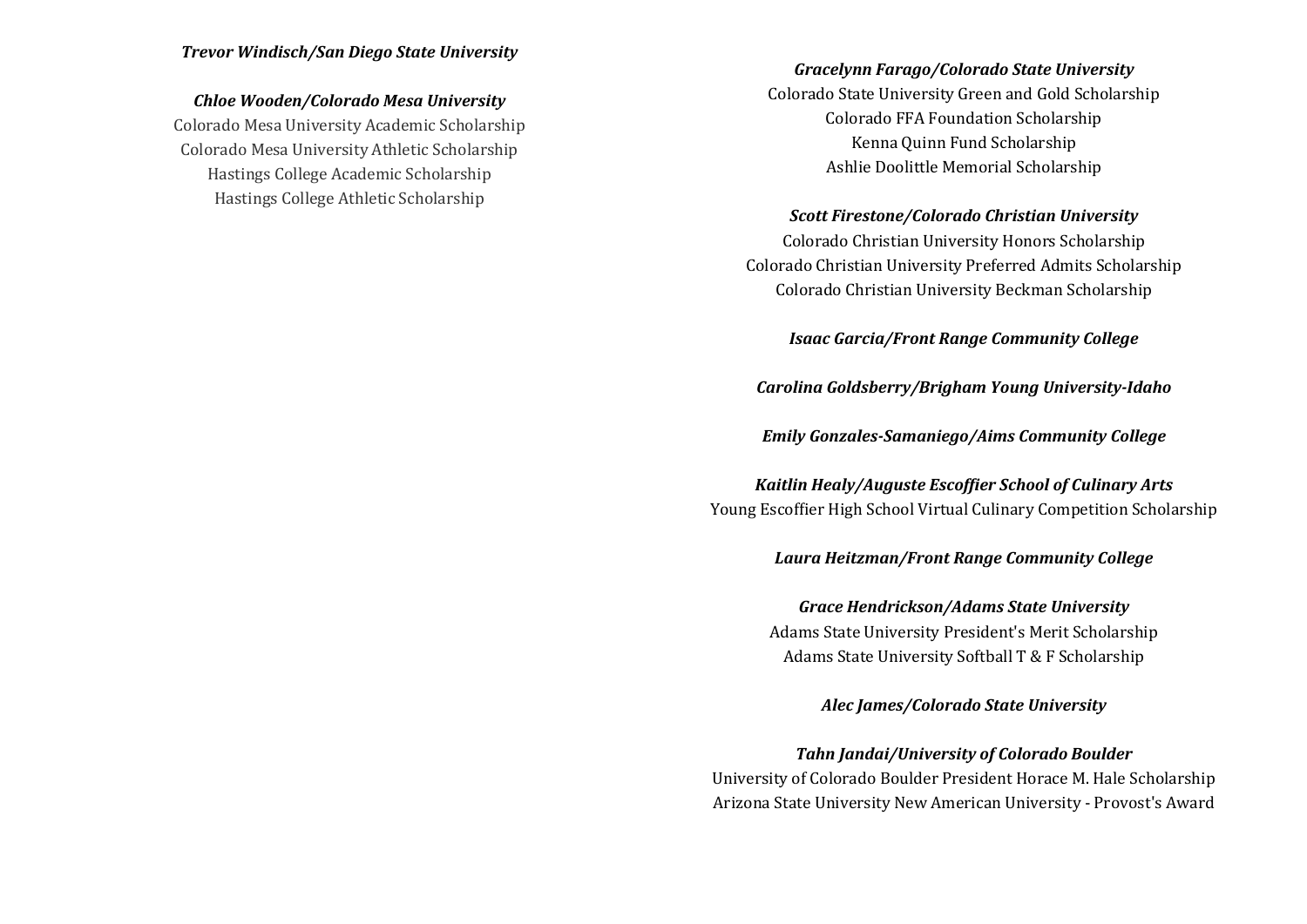#### *Titus Juergensen/Metropolitan State University of Denver*

Kansas State Polytechnic Vanier Family Scholarship Colorado Restaurant Foundation Pepsi Co Scholarship

#### *Madilynn Justice/Louisiana State University*

University of South Carolina Academic Scholar-Merit Award Baylor University Distinction Award Arizona State University New American University Scholar-Dean's Award The University of Tennessee Explore Scholarship Louisiana State University Tiger Excellence Non-resident Scholarship University of Alabama Foundation in Excellence Scholarship

#### *Christian Kellogg/Front Range Community College*

#### *Marit Klagge/St. Olaf College*

St. Olaf College Presidential Scholarship University of St. Thomas Scholarship Valparaiso University Presidential Scholarship Thompson Education Association Scholarship

#### *Campbell Kujawa-Black/Colorado State University*

*Allison Lares/Workforce*

*Abigail Lawrence/Front Range Community College*

#### *Jasmine Lee/Undecided*

#### *Kevin Leidig/University of Colorado Boulder*

University of Colorado Boulder President Joseph A. Sewall Award University of Iowa Colorado Access Award University of Iowa National Scholars Award University of Washington Seattle Purple and Gold Scholarship

#### *Lauren Lessman/Colorado School of Mines*

Colorado State University Green and Gold Scholarship Colorado School of Mines President's Scholarship

*Shelby Sprague/Montana State University*  Montana State University Achievement Award

# *Nolan Stoddart/University of Colorado Colorado Springs*

University of Colorado Colorado Springs Chancellor's Award McDonald's Scholarship Award

#### *Megan Tjaden/Front Range Community College*

*Trenten Tremelling/Gap Year* McDonald's Scholarship Award

#### *Jakob Tucker/University of Colorado Boulder*

University of Colorado Boulder President Horace M. Hale Scholarship St. Olaf College Presidential Scholar University of Colorado Boulder Outstanding Colorado Students Scholarship University of Arizona Distinction Award Macalester College DeWitt Wallace Distinguished Scholarship

> *Annelly Vences/Workforce* McDonald's Scholarship Award

#### *Dominic Vittorio/Colorado State University*

*Brooke Wagner/The University of Georgia*

#### *Jakobi Wells/Colorado School of Mines* Colorado School of Mines E-Days Scholarship Colorado School of Mines Provost Award

#### *Holden Wierema/Lees-McRae College* Lees-McRae College Pinnacle Merit Scholarship Warren Wilson College Honor Scholarship Warren Wilson College Presidential Scholarship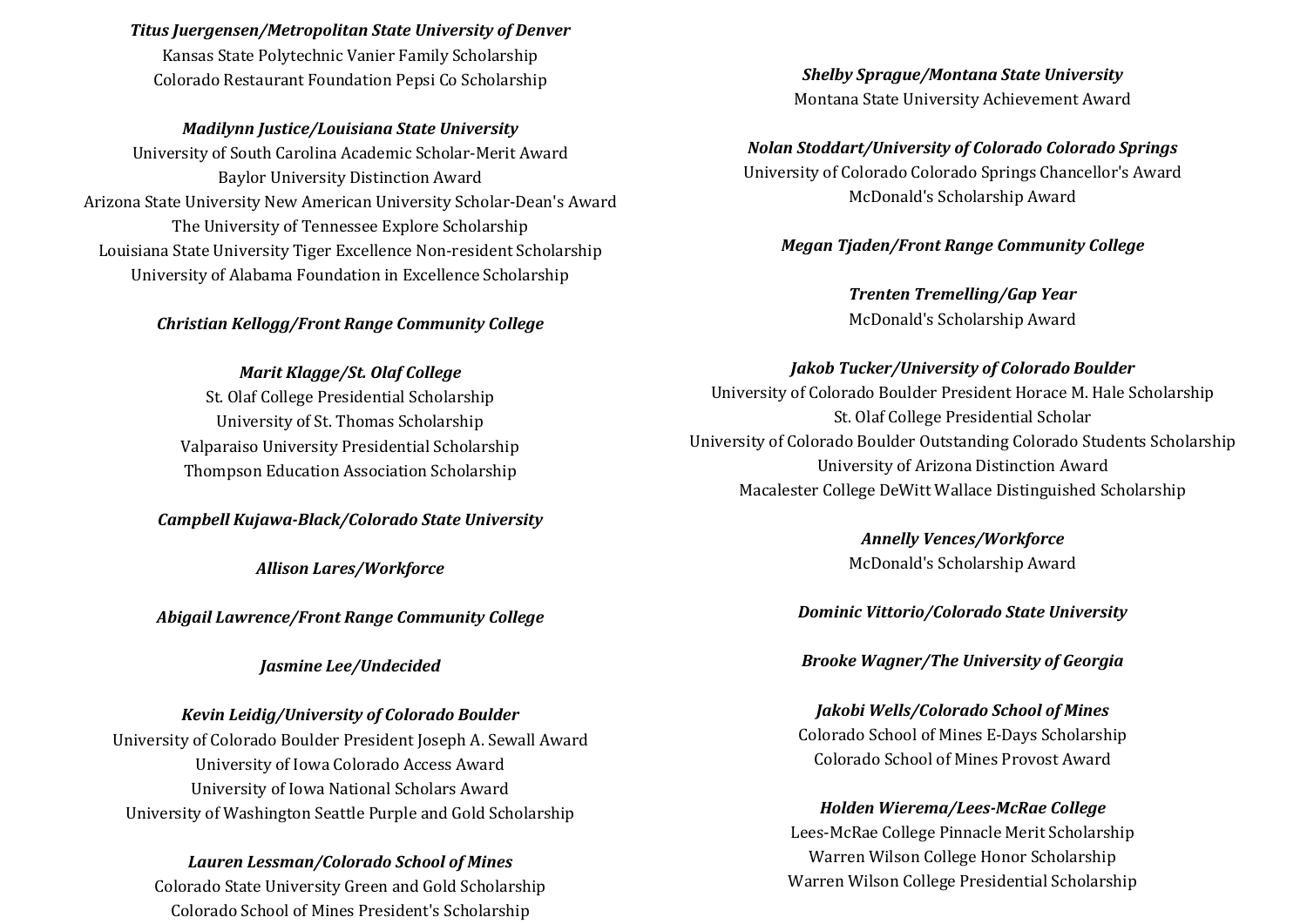*Emily Rollins/University of Colorado Boulder* "We the Students" Essay Competition Scholarship Chapman University Provost Scholar Colorado State University Scholarship Lewis and Clark College Dean Scholarship Oregon State University WUE Scholarship Poudre Valley REA Scholarship San Diego State University Advantage Scholarship University of Colorado Boulder President Horace M. Hale Award University of Denver Dean Scholar

*Jennifer Saenz-Lucero/Front Range Community College*

*Catherine Schadegg/Front Range Community College*

*Kayla Schaefer/University of Northern Colorado* University of Northern Colorado Provost Scholarship

*Carson Schmidt/Arizona State University* Arizona State University New American University Provost's Award

> *Kiersten Severson/Colorado State University* University of Northern Colorado Provost Scholarship

#### *Logan Seward/Buena Vista University*

University of Nebraska-Lincoln George Beadle Scholarship University of Nebraska-Lincoln Husker Heritage Scholarship Montana State University Achievement Award University of Nebraska-Lincoln Housing Award Buena Vista University President's Scholarship

*George Smack/2-Year Mission for Church of Jesus Christ of Latter-Day Saints*

> *Amelia Solt/Carleton College* Carleton College Scholarship

*Tyler Lindley/Colorado State University* The Loveland Rotary Club Student Achiever Scholarship McDonald's Scholarship Award

*Kelli McAleenan/University of Northern Colorado* University of Northern Colorado Trustee Scholarship

*Rachel McAllister/Northern Arizona University* Northern Arizona University Gold Scholarship Northern Arizona University WUE Scholarship

*Macy McCauley/Colorado College* University of San Diego Trustee Scholarship Colorado State University Green & Gold Scholarship University of Colorado Boulder President Horace M. Hale Award

Santa Clara University Dean's Scholarship

*Logan McCrimmon/Sheridan College* TRIO Sheridan Scholarship

#### *Wade McWhorter/University of Jamestown*

Knox College College Colorado Alumni Scholarship Knox College Founders Scholarship Knox College Trustee's Scholarship Midland University Scholar Athlete Scholarship Regis University Magis Scholarship University of Colorado Colorado Springs Chancellor's Merit Award University of Jamestown Men's Soccer Scholarship University of Jamestown Distinguished Scholarship University of Jamestown Physical Therapy Scholarship Western Colorado University Assist Scholarship Western Colorado University East Merit Award William Penn University Soccer Scholarship